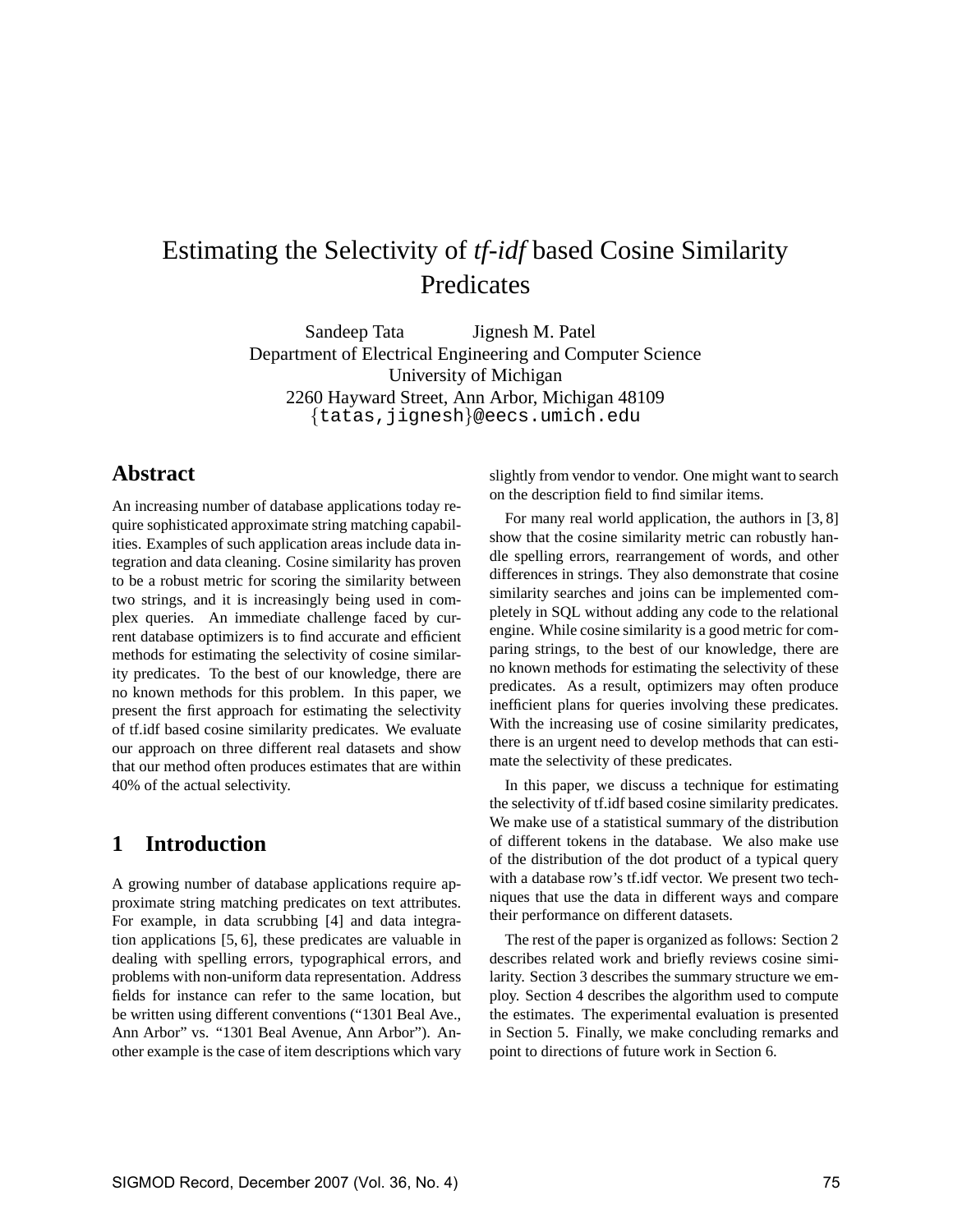### **2 Review and Related Work**

Cosine similarity is a vector-based measure of the similarity of two strings. The basic idea behind cosine similarity is to transform each string into a vector in some high dimensional space such that similar strings are close to each other. The cosine of the angle between two vectors is a measure of how "similar" they are, which in turn, is a measure of the similarity of these strings. If the vectors are of unit length, the cosine of the angle between them is simply the dot product of the vectors.

There are many ways of transforming a string in the database into a vector. The *tf.idf* vector is a popular choice for this representation. The *tf.idf* vector is composed of the product of a *term frequency* and the *inverse document frequency* for each token that appears in the string. The process of constructing the *tf.idf* vector is described below.

As a first step towards implementing the cosine similarity predicate, we construct a *tf.idf* vector for each row in the relation. If there are multiple string attributes of interest in each row, then we need to compute a vector for each string attribute. To keep the discussion simple, we will assume there is only one string attribute in the relation that is used in a cosine similarity operation.

The length of the *tf.idf* vector is equal to the total number of tokens. A token can be a q-gram or a word. If we are using q-grams, then the length of each vector is the total number of possible q-grams =  $|A|^q$ , where |A| is the size of the alphabet. The vector stores the *tf.idf* value corresponding to each token for each string. The term *frequency* is the number of times the token appears in the string and is a measure of the importance of that token in the string. The inverse document frequency (inverse of the number of strings in which the token appears) serves to normalize the effect of tokens (like *"the"*) that appear commonly in many strings. The product of *tf* and *idf* is a measure of the importance of the token in the string and the database as a whole. Note that in most real datasets, the strings are very short when compared to the total number of possible tokens, and therefore these vectors tend to be very sparse.

When a query comes in, the normalized *tf.idf* vector corresponding to the query is constructed. The *idf* of each term in the query is just 1. We compute the dot product of this vector with the vector for each row in the database: this is the cosine similarity. If the query and the string share more terms, the dot product is higher. In addition, if they share more "uncommon" terms, that contributes to the score more. The predicate is typically of the form *cosine\_similarity* (*R.s, "Dr. Jekyll"*) > 0.5, and is evaluated by selecting all those strings where the dot product exceeds the given threshold [3, 8].

To the best of our knowledge, there is no literature on techniques to estimate the selectivity of a cosine similarity predicate. The work closest to ours is [7] where the authors describe a selectivity estimation technique for a fuzzy string predicate. However, this fuzzy predicate is different from any of the well known predicates and has not been shown to perform like cosine similarity in real world tasks [3, 8].

In this paper, we focus on tf.idf based cosine similarity. Although there are other vector representations where cosine similarity can be used, tf.idf is a popular choice in many applications because of its simplicity and robustness. The techniques in this paper take advantage of some of the properties of tf.idf, and therefore will likely require adaptation to work with other vector representations.

Interestingly, the authors of [1] show that many metric distance measures follow a power law distribution for average number of neighbors with respect to distance. That is, number of neighbors within distance  $s$  is proportional to  $s^d$  where d is some positive constant. As has been argued in [7], this property does not hold for similarity functions like the edit distance, and in our case, the cosine similarity function because of the large number of pairs of words within the same distance. Furthermore, this approach only estimates the average number of neighbors for a string in a dataset, and does not estimate the number of neighbors for a given query string which could be very different from the average.

### **3 Summary Structure**

The summary structure we describe stores a concise representation of the distribution of the *tf.idf* values for each token. If we think of the *tf.idf* vectors for all tuples in the relation as a matrix, we observe that this matrix is very sparse. Table 1 shows a sketch of such a matrix. Most rows in this table are sparse because a given string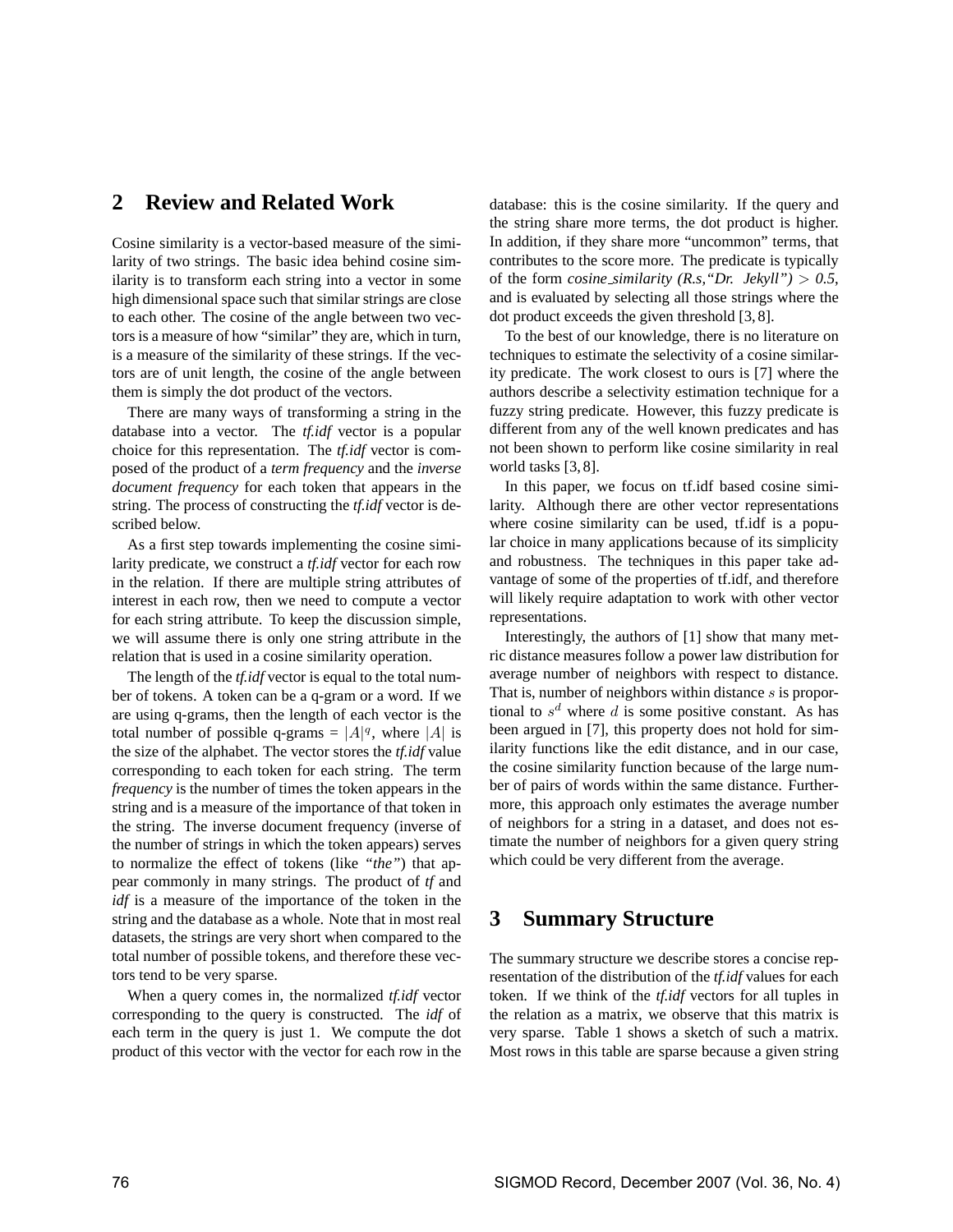| rowID | string         | Tok 1                  |          | Tok N                  |
|-------|----------------|------------------------|----------|------------------------|
|       | S <sub>1</sub> | w                      | $\cdots$ | $w_{\lambda}$          |
|       |                |                        |          |                        |
|       |                |                        |          |                        |
|       | $s_R$          | $w_1^R$                | $\cdots$ | w                      |
|       |                | $\mu_1, \sigma_1, C_1$ | $\cdots$ | $\mu_N, \sigma_N, C_N$ |

Table 1: A Table and the tf.idf Vectors

is likely to contain only a small number of tokens. In addition, most columns in this table are also sparse, because very few tokens (like "the") are likely to appear in a large number of strings. We have observed empirically that the probability density function of the *tf.idf* weights for a column is characterized by a large mass of probability at zero (most tokens appear only in a few strings). The rest of the probability is distributed around a small positive value. The proposed summary structure (as shown in the last row of Table 1) captures this distribution by storing the following three values for each token:

- 1. Mean of X for  $X \neq 0$  ( $\mu_i$ ),
- 2. Standard Deviation for  $X \neq 0$  ( $\sigma_i$ ), and
- 3. Probability that a q-gram is non zero,  $1\text{-Prob}(X=0)$  $(C_i)$

Assume that all the nonzero *tf.idf* values are stored in a table called *Vectors(token,row,value)*. That is, for each token in the original database, the table *Vectors* stores a record for each row in which this token appears with the *tf.idf* value for that token in that row. This is merely a compact way of storing the (sparse) *tf.idf* vector for each row of the database. The summary structure can be generated from *Vectors* by simply using the following SQL query:

SELECT token, avg(value), stddev(value),count(row)/total\_rows FROM Vectors GROUP BY token;

Note that the size of this summary structure is bounded by the number of distinct tokens in the language from which the text is drawn. For example, [3, 8] show that for many real applications cosine similarity works well with a token size of three. Assuming an alphabet of size 50 (characters, numbers, punctuation, etc.) the maximum number of tokens (q-grams) is 125K. Also note that the size of the structure is largely independent of the database size, and for a large text database the summary structure is a very small proportion of the total size.

### **4 The Estimation Algorithm**

The cosine similarity is the dot product of two *tf.idf* vectors representing the query and the database string. The key to estimating the selectivity of a cosine similarity predicate is to understand the distribution of the dot product. In other words, the problem at hand is to compute the cumulative distribution function of the dot product given a) the query vector, and b) a distribution characterizing the *tf.idf* vectors in the database. Once we compute this cumulative probability distribution function, calculating the probability that the cosine similarity exceeds a certain threshold becomes fairly simple.

We model the *tf.idf* vector in the database as a vector of random variables  $(X_1X_2X_3...X_n)$  – one for each token. The dot product can now be modeled as:

$$
Y = \sum_{i=i}^{n} u_i \times X_i \tag{1}
$$

where  $u$  is the query vector.

A straightforward approach to understanding the distribution of  $Y$  is to model the distribution of each of the  $X_i$ 's and analytically compute the PDF of Y. However, this turns out to be extremely difficult for any non-trivial characterization of  $X_i$ . Alternately if we were to evaluate the PDF of Y by sampling the PDF's of  $X_i's$ , it turns out that the number of samples required to accurately estimate the selectivity is prohibitively high. We therefore choose an alternate technique where we model the distribution of  $Y$  and try to determine the parameters of the distribution.

In order to understand how the dot product is distributed, we generated a large set of sample queries by randomly picking strings in the database and introducing one or two errors in the string. We repeated this experiment for a variety of datasets. We observed that the distribution is as shown in Figure 1. The distribution is characterized by a mass of probability close to zero. The rest of the probability is distributed such that it peaks at a small positive value and a long tail tapering off to 0 at Y  $= 1$ . After evaluating several well known distributions, we determined that this data was modeled accurately as an inverse normal distribution [9] with a mass of proba-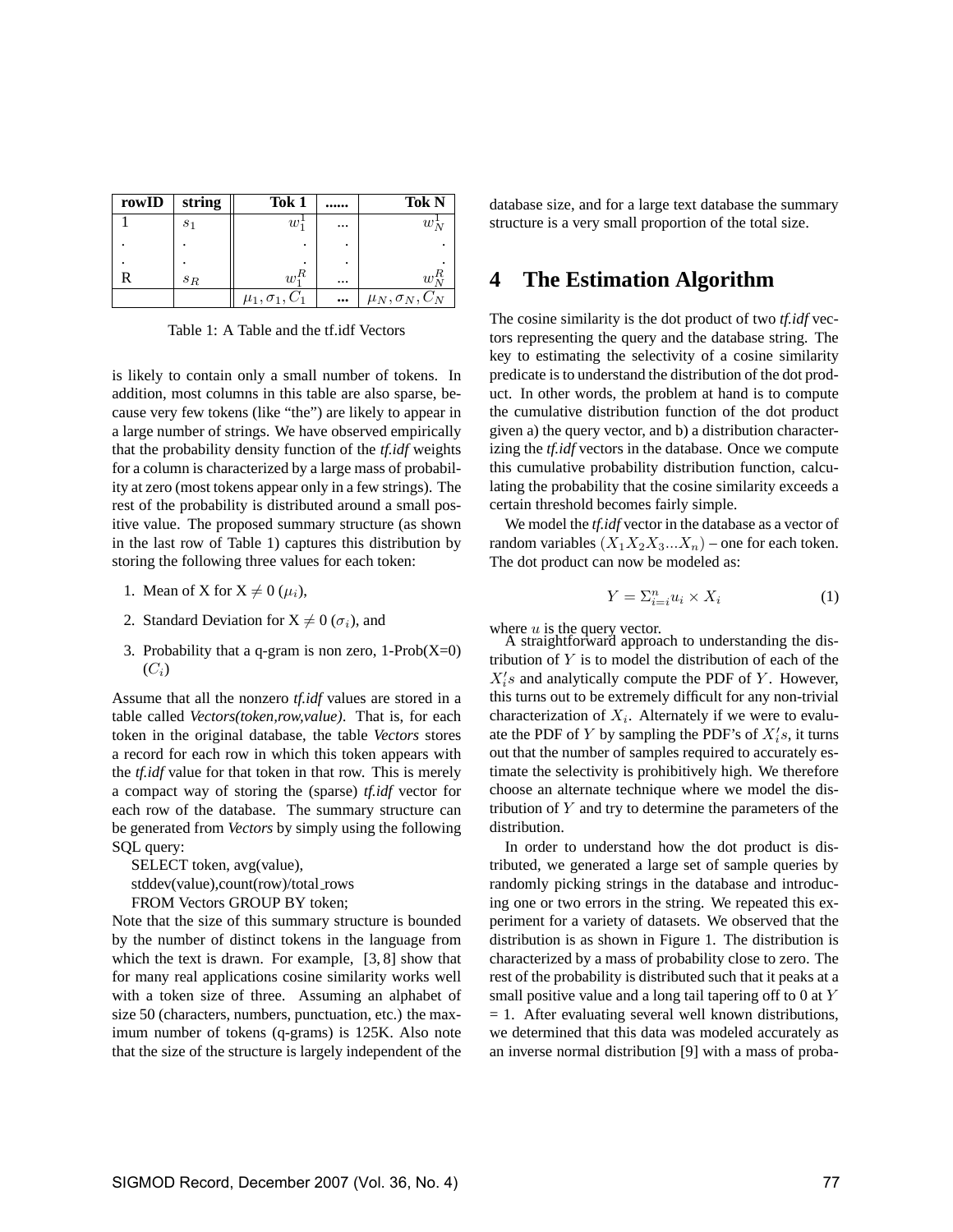

Figure 1: Typical Distribution of the tf.idf Dot Product

bility at 0. We show in the next section, that this simple empirical observation leads to surprisingly good results.

The inverse normal distribution can be completely characterized by its mean and standard deviation. We remind the reader that the probability distribution function of the inverse normal function is:

$$
PDF = \sqrt{\frac{B}{2\pi y^3}} exp(-\frac{B}{2y}(\frac{y - A}{A})^2)
$$
 (2)

where the mean is A, and the variance is  $\frac{A^3}{B}$  $\frac{A^{\circ}}{B}$ . The cumulative distribution function (CDF) is:

$$
CDF = \Phi\left(\sqrt{\frac{B}{y}} \frac{y - A}{A}\right) + \exp\left(\frac{2B}{A}\right) \Phi\left(\sqrt{\frac{B}{y}} \frac{-y - A}{A}\right) \tag{3}
$$

where  $\Phi(x)$  is the CDF of a standard Gaussian.

The problem now reduces to determining the parameters of the inverse normal distribution (mean and variance). We now present two empirical algorithms for estimating the mean and standard deviation of Y using the data at hand. We then show through experiments in Section 5 that these techniques lead to good estimates.

#### **4.1 Algorithm ES**

A simple approach to estimate the mean of  $Y$  is to use the weighted average of the means of  $X_i$ 's (in Equation 1)

from each column of the *tf.idf* matrix. The mean of each  $X_i$  is available in the summary structure. We compute

$$
\mu^{ES} = \alpha \times \sum (C_i \times \mu_i \times u_i)
$$
 (4)

where  $C_i$  is the probability that token i assumes a nonzero value.  $\mu_i$  is the mean of the nonzero values of token  $i$  as stored in the summary, and  $u_i$  is the *tf.idf* weight of the token  $i$  in the query vector.

The standard deviation is also computed similarly:

$$
\sigma^{ES} = \beta \times \sum (C_i \times \mu_i \times u_i)
$$
 (5)

We call this simple approach ES.

In the above equations,  $\alpha$  and  $\beta$  are empirically determined scaling constants for a given relation. They are present to accommodate for the fact that the weighted sum of means does not necessarily yield the actual mean of Y. In order to determine  $\alpha$ , we first assume  $\alpha = 1$ . We determine the average value of the ratio  $\frac{\mu^{actual}}{\mu^{ES}}$  for a training set of queries and set  $\alpha$  to this value.  $\beta$  is determined similarly. Using samples from a real workload for the training set will ensure that these values are more accurate.





In order to completely characterize  $Y$ , we also need to estimate the mass of probability at  $Y = 0$ . This is the probability that the dot product is zero. We use:

$$
PZ^{ES} = (\Pi_{i=1}^{N} (1 - C_i))^{1/q}
$$
 (6)

where  $N$  is the number of nonzero *tf.idf* weights in the query vector, and  $q$  is the length of the tokens used. In effect, we are computing the product of all the values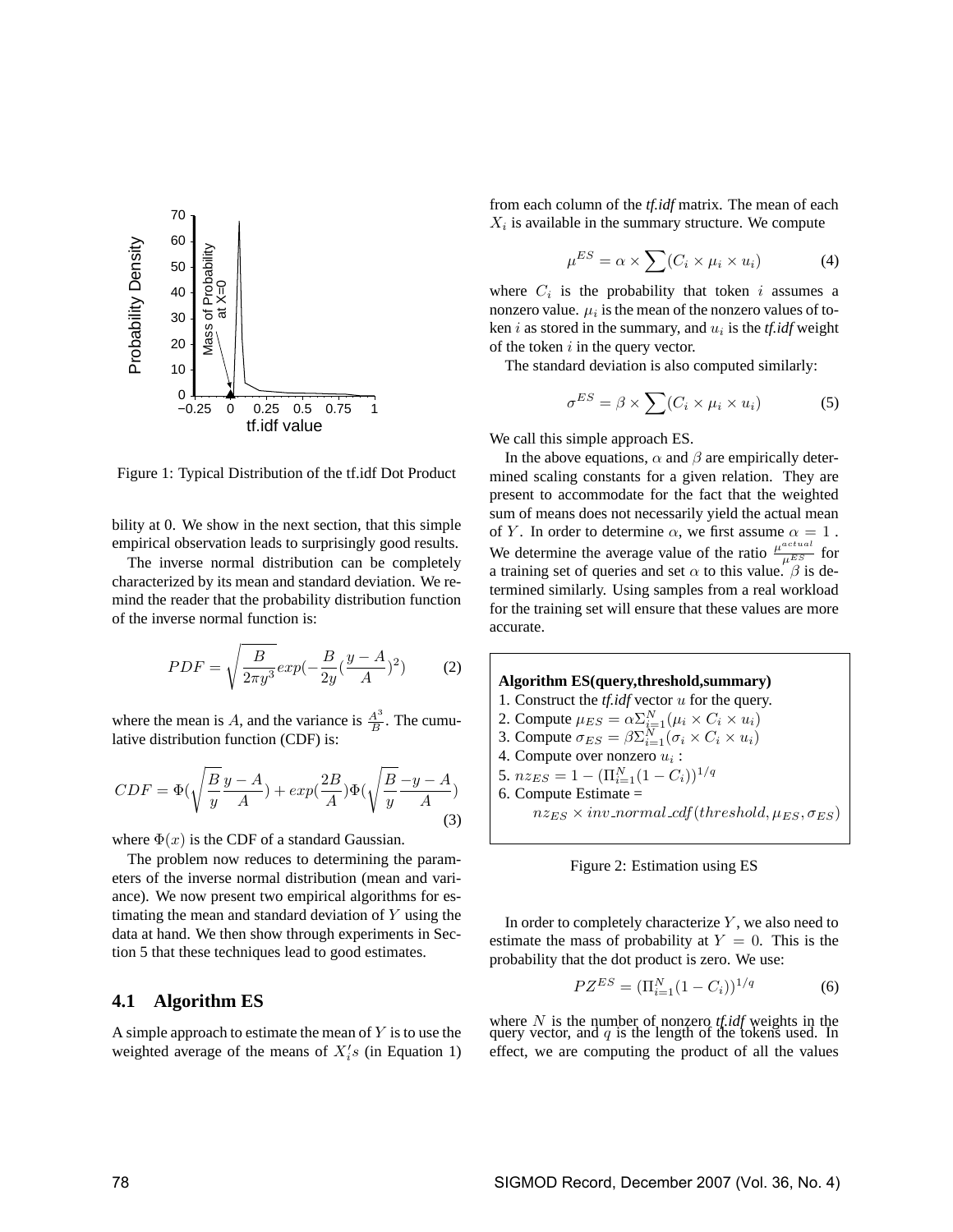corresponding to the nonzero entries in the query vector. The exponentiation with  $\frac{1}{q}$  is to correct for the fact that qgrams are usually not independent. For instance tokens like 'THA' and 'HAT' are more likely to co-occur because they constitute common words like 'THAT'. This simple approximation leads to some very good estimates.

Once we have  $\mu^{ES}$ ,  $\sigma^{ES}$ , and  $PZ^{ES}$ , we calculate the selectivity s of the query as:

$$
s = (1 - PZ^{ES}) \times in\_cdf(threshold, \mu^{ES}, \sigma^{ES}) \tag{7}
$$

where  $in\_cdf$  is the CDF for the inverse normal distribution, and threshold is the value obtained from the predicate of the form cosine similarity(R.a,string) ≥ threshold.

#### **4.2 Algorithm EL**

Although Algorithm ES gives us fairly good estimates, we found that instead of simply learning constants  $\alpha$  and  $\beta$  from a training workload, learning a simple function using linear regression can significantly improve the accuracy of the estimate.

Algorithm EL trains functions to estimate the actual mean and the actual standard deviation for the dot product from  $\mu^{ES}$  and  $\sigma^{ES}$  computed as in ES using  $\alpha = 1$ and  $\beta = 1$ . In the training phase, we use the data from a set of sample queries that is representative of the workload. We train functions  $f_{\mu}$  and  $f_{\sigma}$  to estimate  $\mu^{actual}$ and  $\sigma^{actual}$  from  $\mu^{ES}$  and  $\sigma^{ES}$ . We also train a function to better estimate  $PZ^{actual}$  using  $PZ^{ES}_{corrected}$ . If there are changes to the query workload or the data itself, one can retrain these functions to increase their accuracy. (If such retraining is not feasible, then one can resort to the ES algorithm.) For the training function, we empirically tried and evaluated several families of function, including polynomials of various degrees, exponential functions, and combinations of polynomials and exponentials. We found that the following simple family of functions works best for training the estimators:

$$
f(x) = c_1 + c_2 x + c_3 e^{-x^2}
$$
 (8)

### **5 Experimental Evaluation**

In this section, we present an experimental evaluation of the estimates produced by the ES and EL algorithms on

**EstimateEL(query,threshold,summary,** $f_{\mu}$ ,  $f_{\sigma}$ ,  $f_{nz}$ ) 1. Construct the *tf.idf* vector u for the query. 2. Compute  $\mu_{eq} = \sum_{i=1}^{N} (\mu_i \times C_i \times u_i)$ 3. Compute  $\sigma_{eq} = \sum_{i=1}^{N} (\sigma_i \times C_i \times u_i)$ 4. Compute over nonzero  $u_i$ : 5.  $nz_{eq} = 1 - (\Pi_{i=1}^N (1 - C_i))^{1/k}$ 6.  $\mu_{EL} = f_{\mu}(\mu_{eq})$ 7.  $\sigma_{EL} = f_{\sigma}(\sigma_{eq})$ 8.  $nz_{EL} = f_{nz}(nz_{eq})$ 9. Compute Estimate =  $nz_{EL} \times inv\_normal\_cdf(threshold,$  $\mu_{EL}, \sigma_{EL}$ )



three datasets. The results are largely representative of many other datasets that we tried. The three dataset that we use are SCH, AUT, and HEAD as described below:

- 1. SCH consists of 99,632 records with high school names and addresses in the USA. The total size of the dataset is 13MB. The school name field was used for cosine similarity.
- 2. AUT [2] is a set of 371,022 author names from DBLP totaling 8MB.
- 3. HEAD [10] contains 119,015 article headlines from the Wall Street Journal totaling 7.5MB.

For each dataset, we randomly chose a set of 50 strings from the database itself, and posed 5 queries with each string by varying the cosine similarity threshold from 0.2 to 0.6 in increments of 0.1. Another (different) set was similarly generated to first train ES and EL. Queries were roughly classified as having Low, Medium, or High selectivity based on whether they selected  $> 10\%$ .  $1\% - 10\%$  or  $\lt 1\%$  of the rows respectively.

The size of the summary structure was less than 3% and took less than 3 minutes to construct in each case. Both ES and EL are efficient and take less than 1 millisecond per query to compute an estimate.

We report the average percentage error in Figures 4, 5, and 6. That is, we report  $\frac{|estimate - actual|}{actual} \times 100$ . The